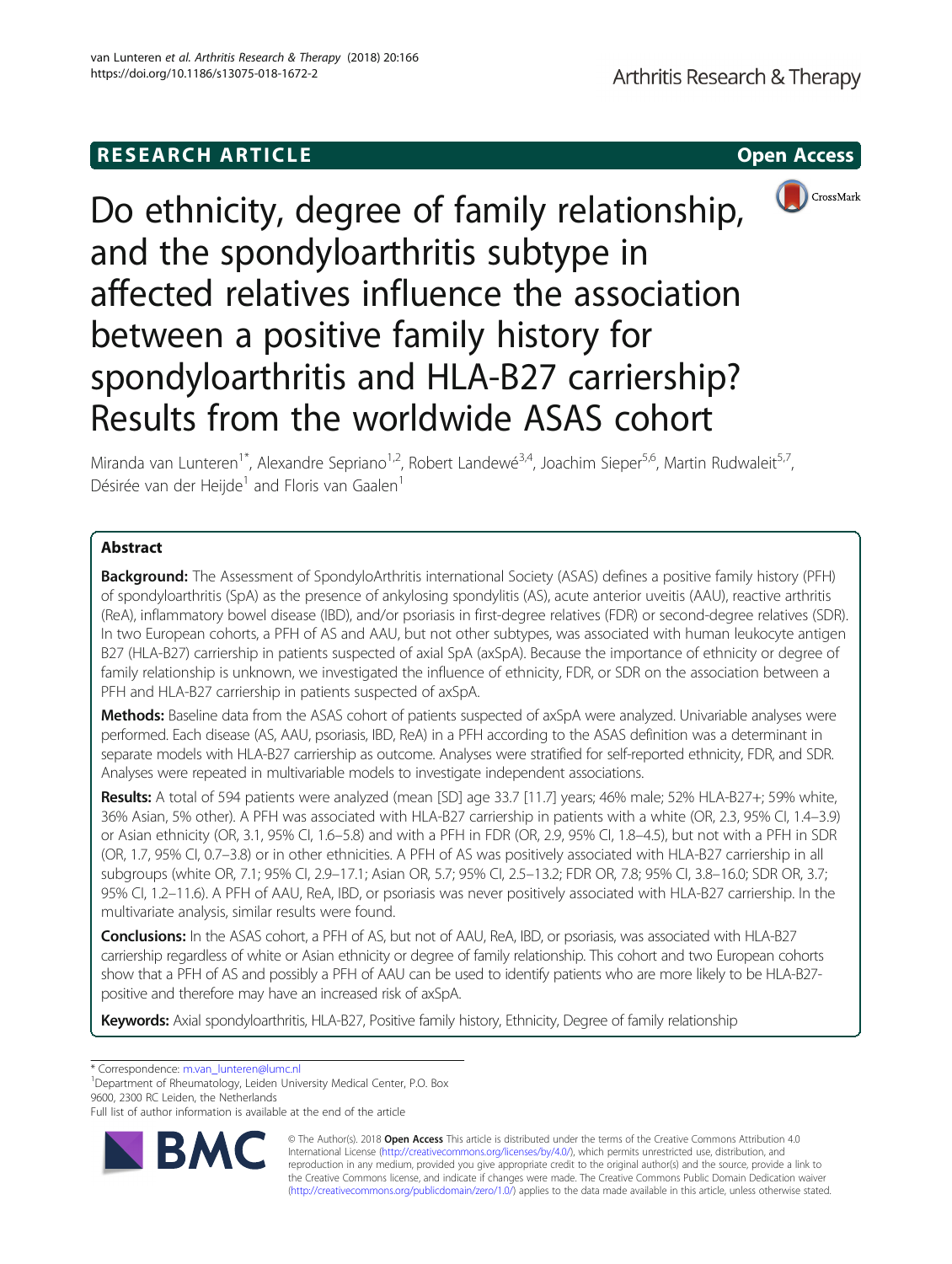## Background

Axial spondyloarthritis (axSpA) is a chronic inflammatory disease that causes inflammation mainly in the sacroiliac joints (SI) and spine  $[1]$  $[1]$ . In patients with ankylosing spondylitis (AS), also termed radiographic axSpA, susceptibility is thought to be largely genetically determined, and the strongest known genetic risk factor for axSpA is human leukocyte antigen B27 (HLA-B27) [\[1,](#page-5-0) [2](#page-5-0)]. Different prevalence rates of axSpA are reported across geographical regions, which have been related to the varying prevalence of HLA-B27 worldwide [\[3](#page-5-0)]. A family history of spondyloarthritis (SpA) is common in patients with AS [[4\]](#page-5-0), and HLA-B27-positive first-degree relatives of HLA-B27-positive patients with AS are 16 times more likely to develop AS than HLA-B27-positive individuals in the general population [[5](#page-5-0)]. Additionally, several studies have shown that first-degree relatives of a patient with AS have a higher risk of developing AS than second-degree relatives [[6](#page-5-0)–[8](#page-5-0)]. Therefore, a positive family history (PFH) of SpA, and in particular a PFH in first-degree relatives of patients with SpA, is thought to be a risk factor of axSpA in patients with chronic back pain (CBP), and a PFH of SpA is a component of several SpA classification criteria [[9,](#page-5-0) [10](#page-5-0)].

The Assessment of SpondyloArthritis international Society (ASAS) defined, by consensus, a PFH of AS, acute anterior uveitis (AAU), reactive arthritis (ReA), inflammatory bowel disease (IBD), and/or psoriasis in first- or second-degree relatives as an SpA feature in the ASAS classification criteria for axSpA [\[11\]](#page-5-0). Because a PFH of SpA is thought to increase the risk for axSpA in patients with CBP, it has been incorporated into several referral strategies for patients with CBP suspected of axSpA [\[12](#page-5-0), [13\]](#page-5-0).

So far, only one study has investigated the performance of the definition of a PFH in identifying patients with an increased risk for axSpA. Ez-Zaitouni et al. reported that in two cohorts predominantly Caucasian CBP patients suspected of axSpA, a PFH for AS and AAU was positively associated with HLA-B27 carriership. A PFH for ReA, IBD, or psoriasis was not associated with HLA-B27 carriership and did not point to HLA-B27 carriership in patients with back pain [\[14\]](#page-5-0). Unfortunately, this study did not to distinguish between first- or second-degree relatives, and therefore it was unclear if a distinction in a PFH in first- or second-degree relatives matters. Moreover, because the study was performed in two European cohorts, it was unclear if the authors' findings are relevant to populations outside Europe.

The ASAS cohort provides a unique opportunity to study the performance of the current ASAS definition of a PFH in patients of different ethnicities who have CBP and are suspected of axSpA [\[11,](#page-5-0) [15](#page-5-0), [16\]](#page-5-0). Therefore, we investigated in this international cohort the impact of ethnicity and degree of family relationship on the association between the current ASAS definition of a PFH and the presence of HLA-B27 in patients suspected of axSpA.

## Methods

The ASAS cohort is an international cohort that includes patients with a suspicion of axSpA (> 3 months of back pain, age at onset < 45 years, with or without peripheral symptoms) or peripheral SpA (pSpA; current peripheral arthritis and/or dactylitis and/or enthesitis but without current CBP) [[11](#page-5-0), [15,](#page-5-0) [16](#page-5-0)]. Worldwide, 975 patients were included by 29 ASAS centers between November 2005 and January 2009. Patients were included in a consecutive manner, including all eligible patients or every first to third eligible patient per day. Local ethical committees approved the study, and informed consent was obtained from all study participants before inclusion [\[11,](#page-5-0) [15](#page-5-0), [16](#page-5-0)].

## Data collection

At baseline, clinical, laboratory, and imaging data were collected from all patients, including HLA-B27 carriership and radiography of the SI. Magnetic resonance imaging of the SI (MRI-SI) was considered obligatory for the first 20 patients of each center. Patients were diagnosed by the treating rheumatologist, and for each patient, the level of confidence regarding the diagnosis on an 11-point numerical rating scale from 0 (not confident at all) to 10 (very confident) was provided. For the current analysis, only patients with a certain diagnosis of axSpA or no axSpA (confidence level  $\geq 6$ ) were analyzed.

In addition, patients were asked to report their ethnicity using an open-ended question. Self-reported ethnicities were white, Asian, black, East Indian, Hispanic/Latino, mixed, and Turkish. The self-reported ethnicities were reclassified into white, Asian, and other ethnicities (Hispanic/Latino  $n = 11$ , black  $n = 7$ , mixed  $n = 4$ , Turkish  $n = 3$ , East Indian  $n = 2$ , unknown = 5).

The ASAS expert definition was used to assess if patients had a PFH of SpA (ASAS PFH) (i.e., the presence of AS, AAU, psoriasis, IBD, and/or ReA in first- or second-degree relatives) [\[11\]](#page-5-0). Patients were asked to report if any family history disease was present in a relative and in which relative(s). In the ASAS expert definition, father, mother, sister, brother, daughter, and son are defined as first-degree relatives and grandmother, grandfather, aunt, uncle, niece, and nephew as second-degree relatives [\[11\]](#page-5-0). Furthermore, in addition to the ASAS definition, granddaughter, grandson, half-sister, and half-brother were also considered to be second-degree relatives.

### Data analysis

Baseline data were analyzed. Continuous variables were presented as mean and SD and categorical variables as frequencies (proportions). Univariable logistic models, stratified by self-reported ethnicity or degree of family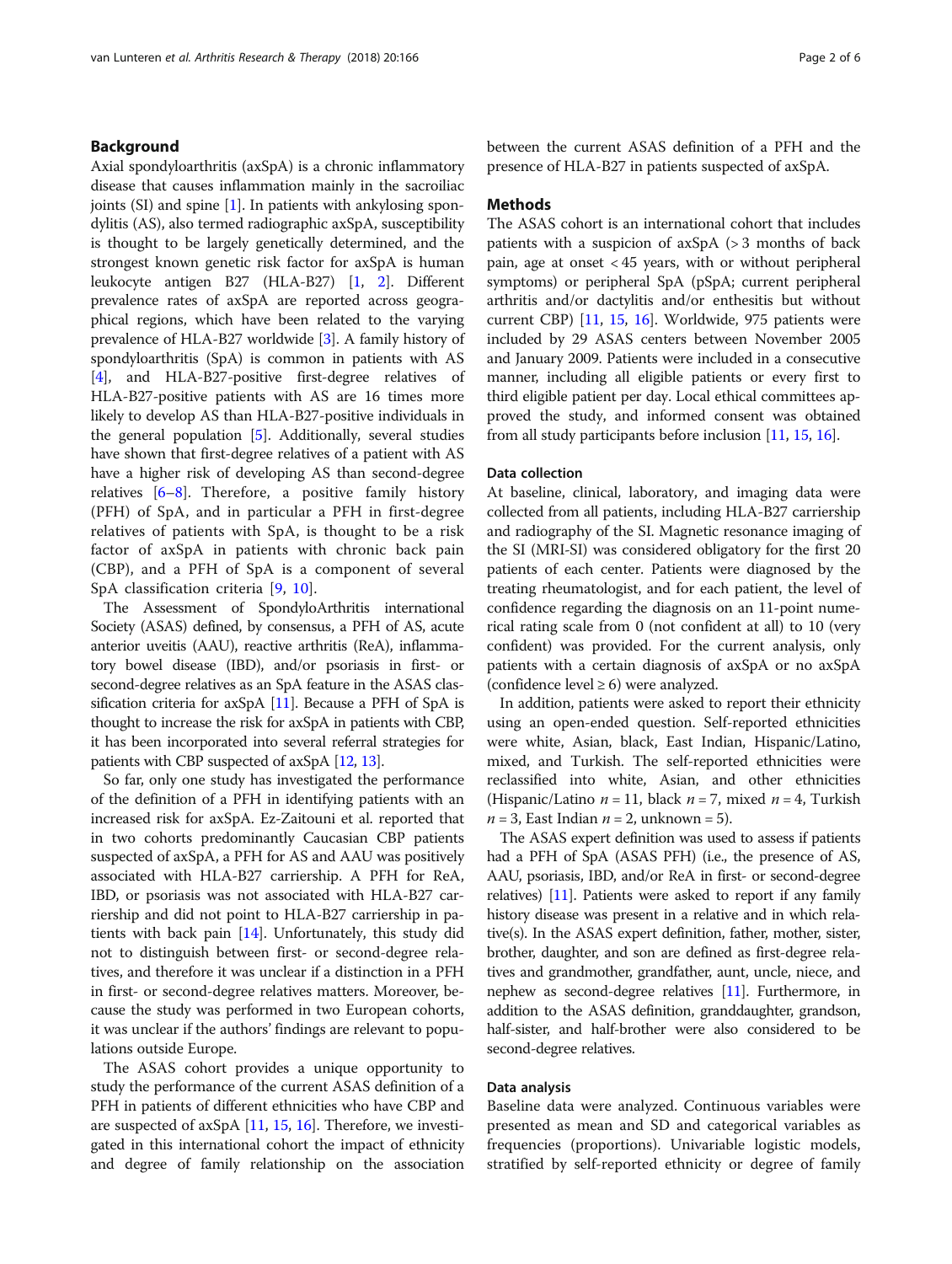<span id="page-2-0"></span>

|  | Table 1 Baseline characteristics of chronic back pain patients   |  |  |
|--|------------------------------------------------------------------|--|--|
|  | suspected of axial spondyloarthritis included in the ASAS cohort |  |  |

| Characteristics                                                           | Data ( $N = 594$ ) |
|---------------------------------------------------------------------------|--------------------|
| Age at baseline, years                                                    | 33.7 (11.7)        |
| Male sex                                                                  | 276 (46%)          |
| Duration of back pain, years <sup>a</sup>                                 | 7.1(9.0)           |
| Self-reported ethnicity                                                   |                    |
| White                                                                     | 348 (59%)          |
| Asian                                                                     | 214 (36%)          |
| Other <sup>b</sup>                                                        | 32 (5%)            |
| IBP (according to experts' definition)                                    | 301/532 (57%)      |
| Good response to NSAIDs <sup>c</sup>                                      | 274 (46%)          |
| Peripheral arthritis <sup>d</sup>                                         | 197 (33%)          |
| Enthesitis <sup>d</sup>                                                   | 241 (41%)          |
| AAU <sup>d</sup>                                                          | 53 (9%)            |
| Dactylitis <sup>d</sup>                                                   | 23 (4%)            |
| Psoriasis <sup>d</sup>                                                    | 22 (4%)            |
| IBD <sup>d</sup>                                                          | 8 (1%)             |
| Positive family history according to ASAS definition                      | 135 (23%)          |
| Positive family history of AS                                             | 87 (15%)           |
| Positive family history of AAU                                            | 7(1%)              |
| Positive family history of ReA                                            | 8 (1%)             |
| Positive family history of IBD                                            | 12 (2%)            |
| Positive family history of Psoriasis                                      | 36 (6%)            |
| Total number of SpA-related diseases in first- or second-degree relatives |                    |
| Number of patients with one disease                                       | 120 (20%)          |
| Number of patients with two diseases                                      | 15 (3%)            |
| Total number of family members with SpA-related diseases                  |                    |
| Number of patients with one relative                                      | 102 (17%)          |
| Number of patients with two relatives                                     | 30 (5%)            |
| Number of patients with three relatives                                   | 3(1%)              |
| Total number of patients with positive family history in                  |                    |
| First-degree relatives only                                               | 100 (17%)          |
| Second-degree relatives only                                              | 25 (4%)            |
| Both first- and second-degree relatives                                   | 10 (2%)            |
| HLA-B27 positivity                                                        | 310 (52%)          |
| Elevated CRP/ESR                                                          | 185 (31%)          |
| Definite radiographic sacroiliitis <sup>e</sup>                           | 119/593 (20%)      |
| Presence of active inflammation on MRI-SI                                 | 189/424 (45%)      |

Table 1 Baseline characteristics of chronic back pain patients suspected of axial spondyloarthritis included in the ASAS cohort (Continued)

| $1$ CUTTLES SUCTS                                                                                                                                                                                                                                                                                                                                                                                                                                                                                                                                                                                                                                                                                                                                                                                                                                                                                                                                                                                                                                                                                                                                                                              |                  |
|------------------------------------------------------------------------------------------------------------------------------------------------------------------------------------------------------------------------------------------------------------------------------------------------------------------------------------------------------------------------------------------------------------------------------------------------------------------------------------------------------------------------------------------------------------------------------------------------------------------------------------------------------------------------------------------------------------------------------------------------------------------------------------------------------------------------------------------------------------------------------------------------------------------------------------------------------------------------------------------------------------------------------------------------------------------------------------------------------------------------------------------------------------------------------------------------|------------------|
| Characteristics                                                                                                                                                                                                                                                                                                                                                                                                                                                                                                                                                                                                                                                                                                                                                                                                                                                                                                                                                                                                                                                                                                                                                                                | Data $(N = 594)$ |
| Number of SpA featuresf,9                                                                                                                                                                                                                                                                                                                                                                                                                                                                                                                                                                                                                                                                                                                                                                                                                                                                                                                                                                                                                                                                                                                                                                      | 2.4(1.6)         |
| Clinical diagnosis of axSpAh                                                                                                                                                                                                                                                                                                                                                                                                                                                                                                                                                                                                                                                                                                                                                                                                                                                                                                                                                                                                                                                                                                                                                                   | 368 (62%)        |
| Abbreviations: AAU Acute anterior uveitis, AS Ankylosing spondylitis, ASAS<br>Assessment of SpondyloArthritis international Society, (ax)SpA (Axial)<br>spondyloarthritis, CRP C-reactive protein, ESR Erythrocyte sedimentation rate,<br>HLA-B27 Human leukocyte antigen B27, IBD Inflammatory bowel disease, IBP<br>Inflammatory back pain, MRI-SI Magnetic resonance imaging of the sacroiliac<br>joints, NSAID Nonsteroidal anti-inflammatory drug, ReA Reactive arthritis, SI<br>Sacroiliac joint<br>Results are presented as mean $\pm$ SD unless specified otherwise<br>$a$ < 5% missing values<br><sup>b</sup> Self-reported ethnicity was missing for five patients, who are included in this<br>category, and other self-reported ethnicities are black, East Indian, Hispanic/<br>Latino, mixed, or Turkish<br><sup>c</sup> Back pain not present anymore or is much better 24-48 hours after a full<br>dose of NSAID<br><sup>d</sup> Past or present condition<br>$e^e$ Grade $\geq$ 2 bilateral or grade $\geq$ 3 unilateral<br><sup>f</sup> Excluding HLA-B27 carriership and imaging<br>$9$ < 20% missing values<br>$h$ Level of confidence regarding the diagnosis is $\geq 6$ |                  |
| relationship (a PFH in first- or only second-degree rela-<br>tives), were used to assess the association between each<br>disease (AS, AAU, ReA, IBD, psoriasis) in a PFH and<br>HLA-B27 carriership. The analyses were repeated in<br>multivariable logistic models to investigate if each family<br>history disease was associated, independently of other<br>PFH subtypes, with HLA-B27 carriership. Patients with<br>a PFH in both first- and second-degree relatives were<br>classified into the group of patients with PFH in a<br>first-degree relative ( $n = 11$ ) for both the univariable and<br>multivariable analyses. STATA SE version 14 software                                                                                                                                                                                                                                                                                                                                                                                                                                                                                                                                |                  |

#### Results

perform data analyses.

In the ASAS cohort, 642 patients were diagnosed with a confidence level  $\geq 6$  as axSpA or no axSpA. Patients were excluded from the analysis if the family history was missing  $(n = 48)$ . For the current analysis, 594 patients were used. Patients had a mean age (SD) of 33.7 (11.7) years, and 46% were male. Mean symptom duration was 7.1 (9.0) years, and a mean of 2.4 (1.6) SpA features, excluding HLA-B27 and imaging, were present. Of the sample, 52% were HLA-B27-positive, 20% had radiographic sacroiliitis, and 45% had active inflammation by MRI-SI (Table 1). Sixty-two percent of the patients were diagnosed as axSpA.

(StataCorp, College Station, TX, USA) was used to

In total, 59% of patients reported to be white, 36% to be Asian, and 5% reported another ethnicity (Table 1). An ASAS PFH was reported by 23% of the patients; a PFH of AS was the most frequently reported family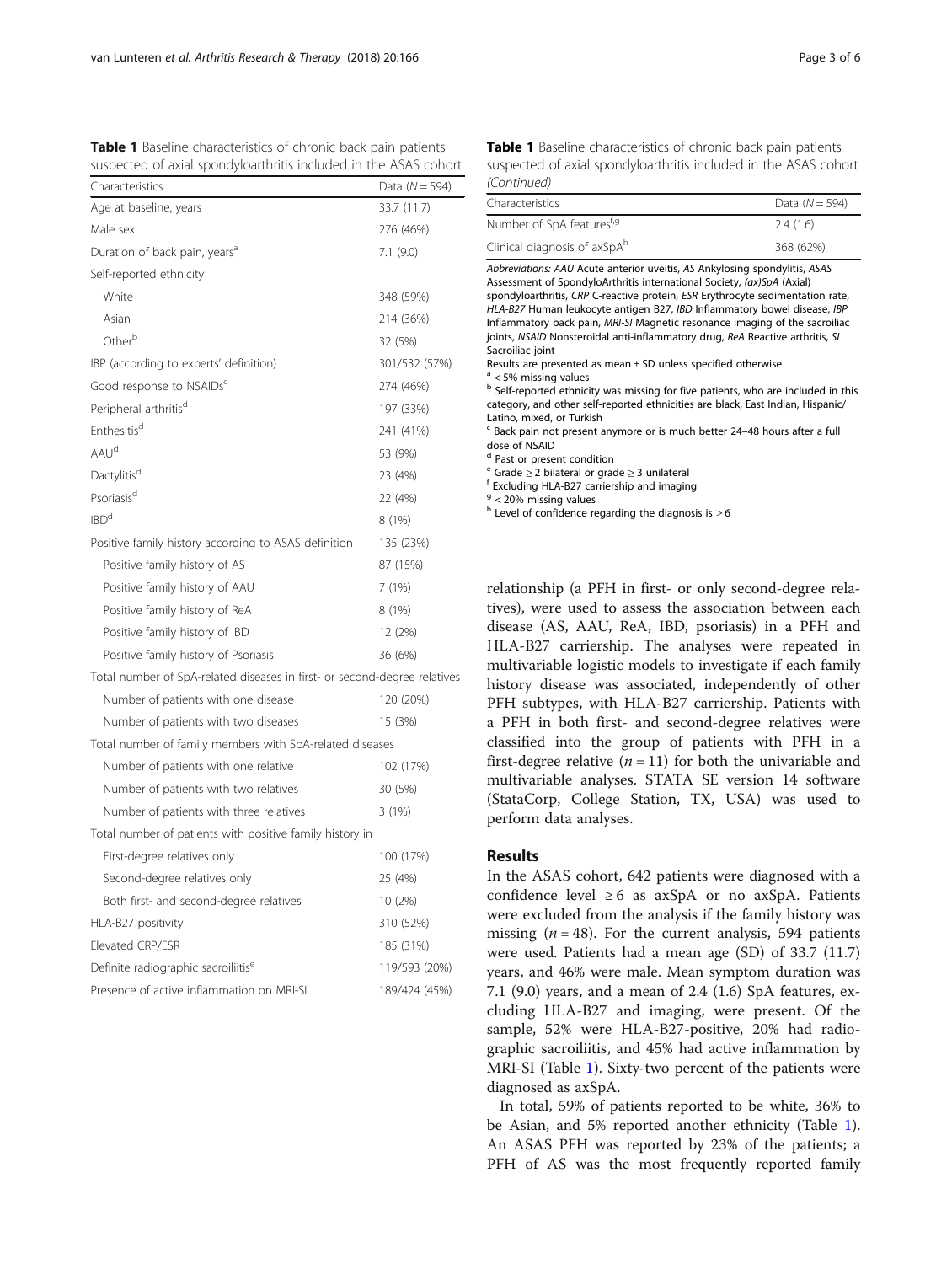<span id="page-3-0"></span>

| <b>Table 2</b> Univariable associations between a positive family |
|-------------------------------------------------------------------|
| history and HLA-B27 carriership in patients suspected of axial    |
| spondyloarthritis ( $n = 594$ )                                   |

|                                                      | <b>HLA-B27+</b><br>$(n = 310)$ | <b>HLA-B27-</b><br>$(n = 284)$ | OR<br>(95% CI)        | p Value |
|------------------------------------------------------|--------------------------------|--------------------------------|-----------------------|---------|
| Positive family history according to ASAS definition |                                |                                |                       |         |
| Stratified by self-reported ethnicity                |                                |                                |                       |         |
| White                                                | 54                             | 26                             | 2.3<br>$(1.4 - 3.9)$  | 0.001   |
| Asian                                                | 38                             | 14                             | 3.1<br>$(1.6 - 5.8)$  | 0.001   |
| Other ethnicities <sup>d</sup>                       | 2                              | 1                              | 2.3<br>$(0.2 - 25.0)$ | 0.509   |
| Stratified by degree of family relationship          |                                |                                |                       |         |
| First-degree<br>relatives                            | 79                             | 31                             | 2.9<br>$(1.8 - 4.5)$  | < 0.001 |
| Only second-<br>degree relatives                     | 15                             | 10                             | 1.7<br>$(0.7 - 3.8)$  | 0.212   |
| Positive family history of AS                        |                                |                                |                       |         |
| Stratified by self-reported ethnicity                |                                |                                |                       |         |
| White                                                | 37                             | 6                              | 7.1<br>$(2.9 - 17.1)$ | < 0.001 |
| Asian                                                | 35                             | 7                              | 5.7<br>$(2.5 - 13.2)$ | < 0.001 |
| Other ethnicities <sup>a</sup>                       | 2                              | 0                              | n.a.                  | n.a.    |
| Stratified by degree of family relationship          |                                |                                |                       |         |
| First-degree<br>relatives                            | 61                             | 9                              | 7.8<br>$(3.8 - 16.0)$ | < 0.001 |
| Only second-<br>degree relatives                     | 13                             | 4                              | 3.7<br>$(1.2 - 11.6)$ | 0.023   |
| Positive family history of AAU                       |                                |                                |                       |         |
| Stratified by self-reported ethnicity                |                                |                                |                       |         |
| White                                                | 4                              | 0                              | n.a.                  | n.a.    |
| Asian                                                | 2                              | 1                              | 1.9<br>$(0.2 - 20.7)$ | 0.613   |
| Other ethnicities <sup>a</sup>                       | 0                              | 0                              | n.a.                  | n.a.    |
| Stratified by degree of family relationship          |                                |                                |                       |         |
| First-degree<br>relatives                            | 5                              | 1                              | 4.7<br>$(0.5 - 40.1)$ | 0.162   |
| Only second-<br>degree relatives                     | 1                              | 0                              | n.a.                  | n.a.    |
| Positive family history of ReA                       |                                |                                |                       |         |
| Stratified by self-reported ethnicity                |                                |                                |                       |         |
| White                                                | 2                              | 2                              | 0.9<br>$(0.1 - 6.5)$  | 0.924   |
| Asian                                                | 1                              | 3                              | 0.3<br>$(0.03 - 2.9)$ | 0.302   |
| Other ethnicities <sup>a</sup>                       | 0                              | 0                              | n.a.                  | n.a.    |
| Stratified by degree of family relationship          |                                |                                |                       |         |
| First-degree<br>relatives                            | 3                              | 2                              | 1.4<br>$(0.2 - 8.2)$  | 0.735   |
| Only second-<br>degree relatives                     | 0                              | 3                              | n.a                   | n.a     |

Table 2 Univariable associations between a positive family history and HLA-B27 carriership in patients suspected of axial spondyloarthritis ( $n = 594$ ) (Continued)

|                                             | $HLA-B27+$<br>$(n = 310)$ | $HLA-B27-$<br>$(n = 284)$ | OR.<br>(95% CI)       | p Value |
|---------------------------------------------|---------------------------|---------------------------|-----------------------|---------|
| Positive family history of IBD              |                           |                           |                       |         |
| Stratified by self-reported ethnicity       |                           |                           |                       |         |
| White                                       | 2                         | 7                         | 0.3<br>$(0.05 - 1.2)$ | 0.089   |
| Asian                                       | $\Omega$                  | 2                         | n.a.                  | n.a.    |
| Other ethnicities <sup>a</sup>              | $\Omega$                  | 1                         | n.a.                  | n.a.    |
| Stratified by degree of family relationship |                           |                           |                       |         |
| First-degree relatives                      | 1                         | 7                         | 0.1<br>$(0.02 - 1.0)$ | 0.054   |
| Only second-degree<br>relatives             | 1                         | 3                         | 0.3<br>$(0.03 - 2.9)$ | 0.294   |
| Positive family history of psoriasis        |                           |                           |                       |         |
| Stratified by self-reported ethnicity       |                           |                           |                       |         |
| White                                       | 16                        | 15                        | 1.0<br>$(0.5 - 2.0)$  | 0.938   |
| Asian                                       | $\overline{\phantom{a}}$  | $\mathfrak{D}$            | 0.9<br>$(0.1 - 6.5)$  | 0.926   |
| Other ethnicities <sup>a</sup>              | $\Omega$                  | 1                         | n.a.                  | n.a.    |
| Stratified by degree of family relationship |                           |                           |                       |         |
| First-degree relatives                      | 15                        | 14                        | 1.0<br>$(0.5 - 2.1)$  | 0.949   |
| Only second-degree<br>relatives             | 3                         | 4                         | 0.7<br>$(0.2 - 3.1)$  | 0.620   |

Statistically significant results are printed in bold

Abbreviations: AAU Acute anterior uveitis, AS Ankylosing spondylitis, HLA-B27 Human leukocyte antigen B27, IBD Inflammatory bowel disease, n.a. Not applicable, ReA Reactive arthritis

<sup>a</sup>Self-reported ethnicities was missing for five patients, who are included in this category, and other ethnicities are black, East Indian, Hispanic/Latino, mixed, or Turkish

history, with 15% (64% of all PFH), and a PFH of AAU was the least often reported, with 1% (5% of all PFH), among all patients (Table [1\)](#page-2-0). An ASAS PFH in first-degree relatives only was reported in 17% of patients, in second-degree relatives in 4%, and in both firstand second-degree relatives in 2% of the patients.

An ASAS PFH and a PFH of AS were positively associated with HLA-B27 in all patients suspected of axSpA (ASAS PFH OR, 2.6; 95% CI, 1.7–3.9; PFH of AS OR, 6.5; 95% CI, 3.5–12.1). When these patients were stratified according to ethnicity and degree of family relationship, positive associations were found between an ASAS PFH and HLA-B27 carriership in patients with a self-reported white (OR, 2.3; 95% CI, 1.4–3.9) or Asian ethnicity (OR, 3.1; 95% CI, 1.6–5.8) and with a PFH in first-degree relatives (OR, 2.9; 95% CI, 1.8–4.5), but not in second-degree relatives (OR, 1.7; 95% CI, 0.7–3.8) (Table 2). A PFH of AS was positively associated with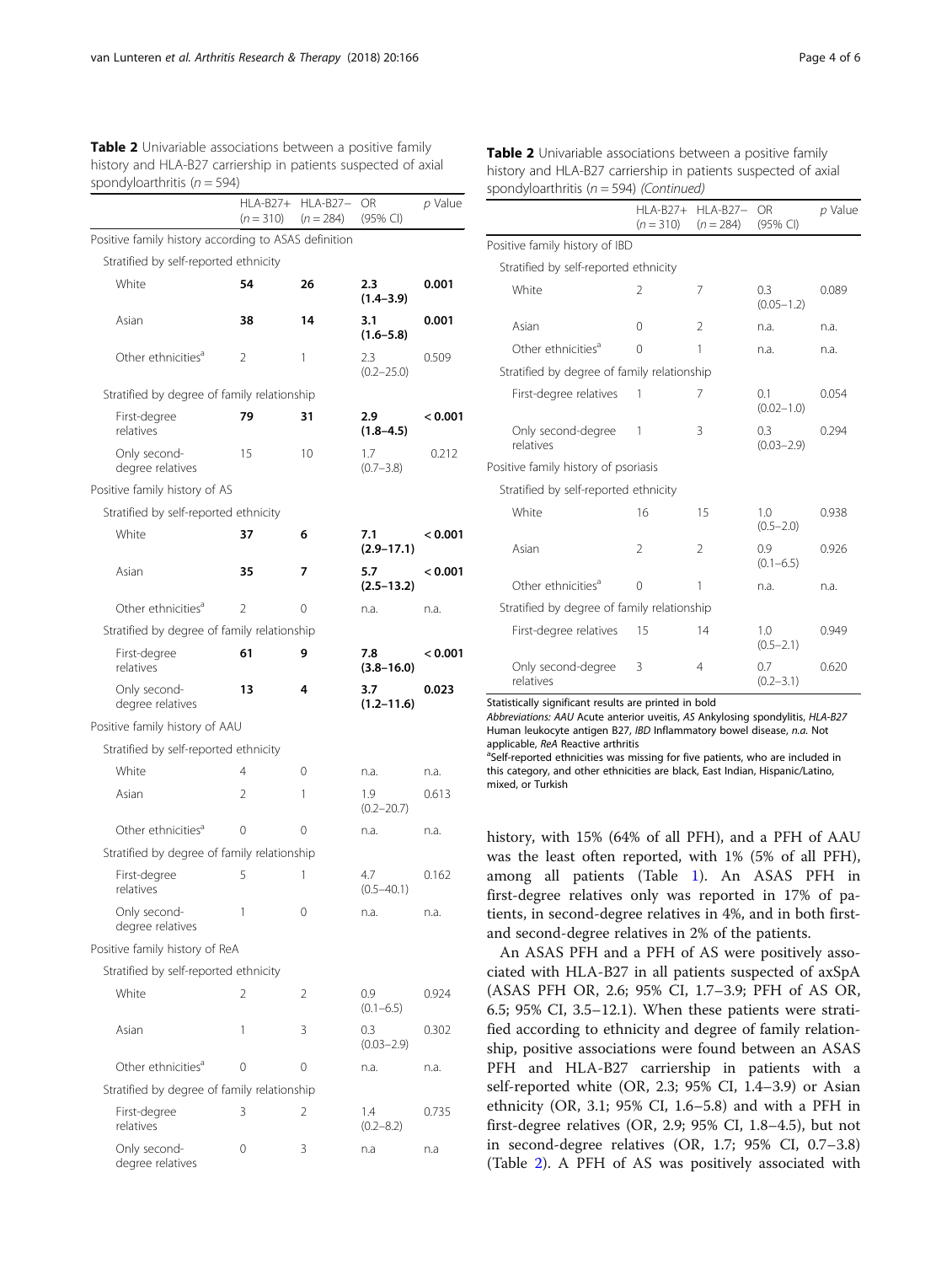HLA-B27 carriership in all subgroups (white OR, 7.1; 95% CI, 2.9–17.1; Asian OR, 5.7; 95% CI, 2.5–13.2; first-degree relatives OR, 7.8; 95% CI, 3.8–16.0; second-degree relatives OR, 3.7; 95% CI, 1.2–11.6). A PFH of AAU, ReA, IBD, or psoriasis was not positively associated with HLA-B27 carriership in patients suspected of axSpA, regardless of the degree of family relationship or ethnicity (Table [2](#page-3-0)). In the multivariable analysis, similar results were found (data not shown).

## **Discussion**

In patients suspected of axSpA in the worldwide ASAS cohort, a PFH of AS was the predominant PFH subtype and was associated, independently of other PFH subtypes, with HLA-B27 carriership, regardless of self-reported ethnicity or degree of family relationship. No positive associations were found between a PFH of AAU, ReA, IBD, or psoriasis and HLA-B27 carriership. However, it should be noted that in patients with CBP suspected of axSpA, a PFH of AAU, ReA, and IBD was less common than a PFH of AS, which is in line with previous studies. Somewhat stronger associations were found for patients with white ethnicity and for patients with a PFH in first-degree relatives. Nonetheless, a PFH of AS was strongly associated with HLA-B27 carriership in both white and Asian patients and in both first- and second-degree relatives.

Our study is in line with the study of Ez-Zaitouni et al. in two European cohorts because they reported that a PFH of AS is associated with HLA-B27 carriership, but a PFH of ReA, IBD, or psoriasis was not [[14\]](#page-5-0). In this study, a PFH of ReA, IBD, and AAU was also less common than a PHF of AS. However, in contrast to our findings, Ez-Zaitouni et al. [\[14\]](#page-5-0) also found that a PFH of AAU contributed to the identification of axSpA because this was associated with HLA-B27 carriership in patients with CBP. In our study, a PFH of AAU was rarely reported (1%), as compared with 5–6% in the study of Ez-Zaitouni et al., which may limit detecting a possible association with HLA-B27 carriership owing to sample size. We have no proper explanation why a PFH of AAU was less common in our study. It may be attributed to differences in ethnicity (European cohorts vs. worldwide cohort in our study). However, the frequency of a PFH of AAU was similarly low in white and Asian patients in our cohort (0.7% vs. 0.5%). Moreover, the frequency of AAU in patients suspected of axSpA was similar in our cohort (9% overall; 10% in white and 6% in Asian patients) as compared with 8% in the study by Ez-Zaitouni et al.

In a general practice setting or other low SpA prevalence settings, a PFH of AS could be used for identifying HLA-B27-positive patients among patients suspected of axSpA. The RADAR study showed that HLA-B27 is a good referral tool for identifying patients with axSpA, because HLA-B27 has a higher sensitivity than an ASAS

PFH [\[17](#page-5-0)]. Therefore, it is recommended that a PFH of AS should be used as a criterion for referral to secondary care only when HLA-B27 testing is not feasible.

The current study investigated patients with axial symptoms (i.e., patients with CBP suspected of axSpA) of the ASAS cohort, and therefore it is important to emphasize that the results are not applicable to patients with predominantly peripheral symptoms. In patients with predominantly peripheral symptoms, a PFH of, for example, psoriasis could be important and relevant for identifying patients with an increased risk of pSpA [\[15](#page-5-0)].

An important strength of this study is that the ASAS study is a worldwide cohort, which enabled us to investigate different self-reported ethnicities. Another strength is the availability of extensive information on family history, which allowed us to investigate the role of first- and second-degree relatives for each manifestation of a PFH. A major limitation is the self-reported family history by patients. This could lead either to an underestimation if a patient forgets or is unaware that a relative has an SpA-related disease or to an overestimation if a patient is confused or mistaken in the type of disease of a relative. Nevertheless, in a clinical setting, the physician usually has to depend on patient-reported family history. Another limitation is the small percentage of patients with self-reported ethnicity other than being white or Asian. Only 5% of the patients reported to be Hispanic/Latino, black, mixed, Turkish, East Indian, or unknown ethnicity. Therefore, the results are applicable only to white or Asian populations, which corresponds to the largest population with  $axSpA$  worldwide [[18](#page-5-0)]. Preferably, future research into the value of a PFH for identifying HLA-B27 carriership should be conducted in patients with other ethnicities. In this study, we focused on the use of a PFH of SpA for identifying patients with CBP who are at an increased risk of HLA-B27 carriership, but we did not investigate the potential added value of a PFH in diagnosing patients with axSpA. We are currently analyzing data from three independent axSpA cohorts to address this issue.

#### Conclusions

Our data, in combination with data from two European cohorts, show that a PFH of AS and possibly also a PFH of AAU, regardless of ethnicity (white or Asian) or degree of family relationship, is valuable for identifying patients with CBP who could be HLA-B27-positive and consequently have an increased risk of axSpA.

#### Abbreviations

AAU: Acute anterior uveitis; AS: Ankylosing spondylitis; ASAS: Assessment of SpondyloArthritis international Society; axSpA: Axial spondyloarthritis; CBP: Chronic back pain; CRP: C-reactive protein; ESR: Erythrocyte sedimentation rate; FDR: First-degree relative; HLA-B27: Human leukocyte antigen B27; IBD: Inflammatory bowel disease; IBP: Inflammatory back pain; MRI: Magnetic resonance imaging; NSAID: Nonsteroidal anti-inflammatory drug; PFH: Positive family history; pSpA: Peripheral spondyloarthritis;